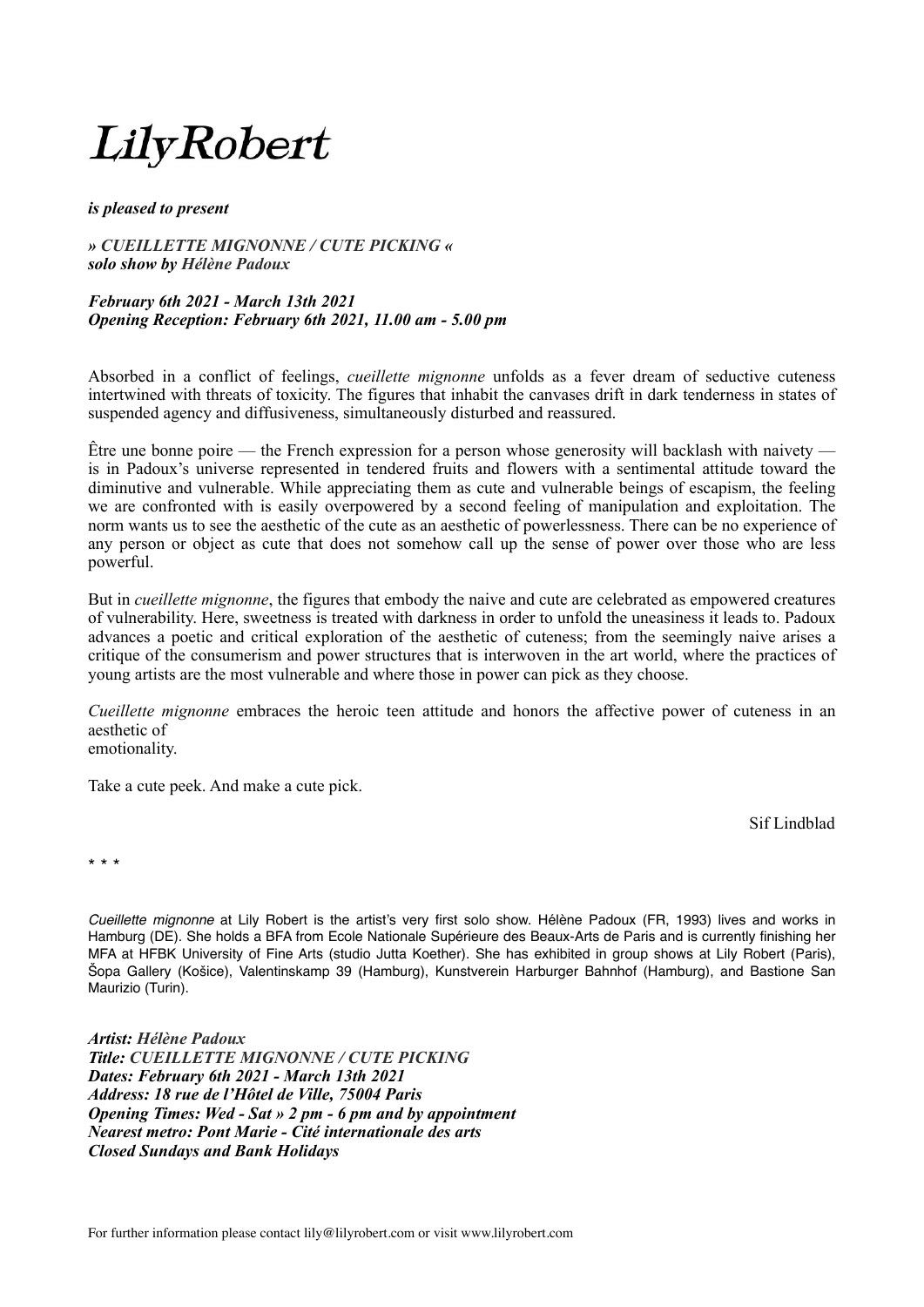

Hélène Padoux *Une vie de poire* (2020) 60x60cm Acrylic, ink, polyester, canvas

For further information please contact lily@lilyrobert.com or visit www.lilyrobert.com